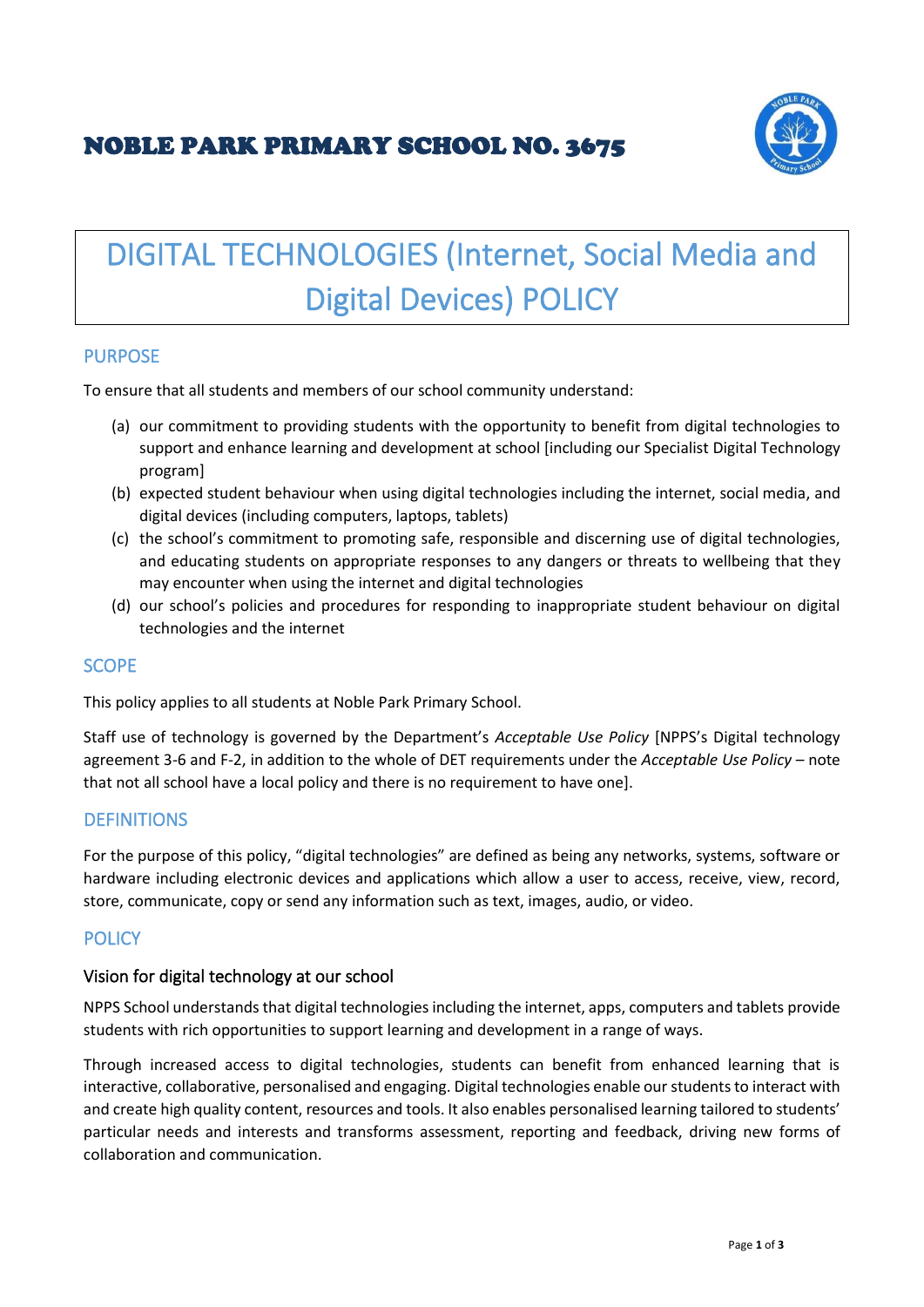Noble Park Primary School believes that the use of digital technologies at school allows the development of valuable skills and knowledge and prepares students to thrive in our globalised and inter-connected world. Our school's vision is to empower students to use digital technologies to reach their personal best and fully equip them to contribute positively to society as happy, healthy young adults.

## Safe and appropriate use of digital technologies

Digital technology, if not used appropriately, may present risks to users' safety or wellbeing. At Noble Park Primary School, we are committed to educating all students to be safe, responsible and discerning in the use of digital technologies, equipping them with skills and knowledge to navigate the digital age.

At Noble Park Primary School, we:

- use online sites and digital tools that support students' learning, and focus our use of digital technologies on being learning-centred
- restrict the use of digital technologies in the classroom to specific uses with targeted educational or developmental aims
- supervise and support students using digital technologies in the classroom
- effectively and responsively address any issues or incidents that have the potential to impact on the wellbeing of our students
- have programs in place to educate our students to be promoting safe, responsible and discerning use of digital technologies, including E-smart and Respectful Relationships.
- educate our students about digital issues such as online privacy, intellectual property and copyright, and the importance of maintaining their own privacy online
- actively educate and remind students of our *Student Engagement* policy that outlines our School's values and expected student behaviour, including online behaviours
- have an Acceptable Use Agreement outlining the expectations of students when using digital technology at school
- use clear protocols and procedures to protect students working in online spaces, which includes reviewing the safety and appropriateness of online tools and communities, removing offensive content at earliest opportunity
- educate our students on appropriate responses to any dangers or threats to wellbeing that they may encounter when using the internet and other digital technologies
- provide a filtered internet service to block access to inappropriate content
- refer suspected illegal online acts to the relevant law enforcement authority for investigation
- support parents and carers to understand safe and responsible use of digital technologies and the strategies that can be implemented at home through regular updates in our newsletter and annual information sheets.

Distribution of school owned devices to students and personal student use of digital technologies at school will only be permitted where students and their parents/carers have completed a signed Acceptable Use Agreement.

It is the responsibility of all students to protect their own password and not divulge it to another person. If a student or staff member knows or suspects an account has been used by another person, the account holder must notify administration as appropriate, immediately.

All messages created, sent or retrieved on the school's network are the property of the school. The school reserves the right to access and monitor all messages and files on the computer system, as necessary and appropriate. Communications including text and images may be required to be disclosed to law enforcement and other third parties without the consent of the sender.